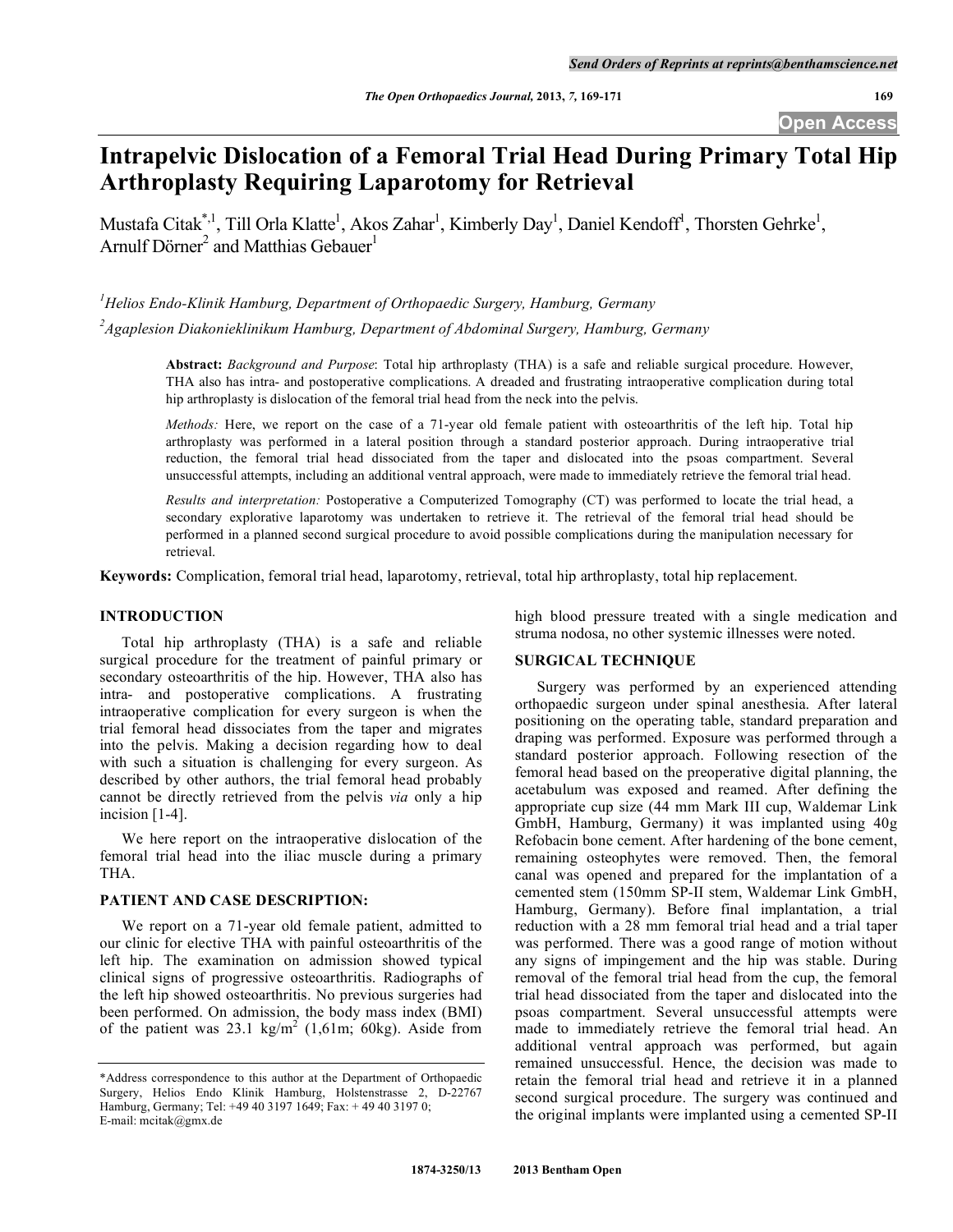stem (Waldemar Link GmbH, Hamburg, Germany) with a 28 mm original ceramic head.

 After surgery, an anteroposterior radiograph of the pelvis was performed, but the exact location of the femoral trial head was impossible to determine with plain radiographs (Fig. **1**). Postoperatively, the situation of the retrieved femoral trial head was discussed with the patient including the options of retention and/or retrieval in situ. After an extended discussion of the possible treatment options, the decision to retrieve the femoral trial head was made together with the patient. First, we performed an additional computerized tomography (CT) of the pelvis to determine the exact location of the trial head in the iliac muscle (Fig. **2**).



Fig. (1). Postoperative anteroposterior radiograph of the pelvis. Exact localization of the femoral trial head is impossible on plain radiographs.

 The patient was then transferred to the department of abdominal surgery for the planned retrieval of the femoral

trial head. Surgery was performed by a senior abdominal surgeon. After positioning on the operating table in the supine position, standard preparation and draping was performed. The femoral trial head was retrieved out of the iliac muscle *via* an extraperitoneal approach at the lower left abdomen (Fig. **3**). Sixteen days after primary THA, the patient was finally discharged without further complications.



**Fig. (2).** Computerized Tomography of the pelvis allows the exact localization of the femoral trial head into the iliac muscle.

### **DISCUSSION**

 Minimally invasive total hip arthroplasty (MITHA) has gained popularity in recent years [5]. Described advantages of MITHA include less soft-tissue trauma due to a smaller skin incision and less muscle damage, reduced blood loss, shorter hospital stay, less pain and faster recovery [6-8].

 However, Alfonso *et al*. concluded that the use of a small incision approach for hip arthroplasty may lead to an increased prevalence of femoral trial head dislocation due to



**Fig. (3).** The femoral trial head was detected after performing a exploratory laparotomy in the musculus iliacus and was retrieved without any complications using a clamp.